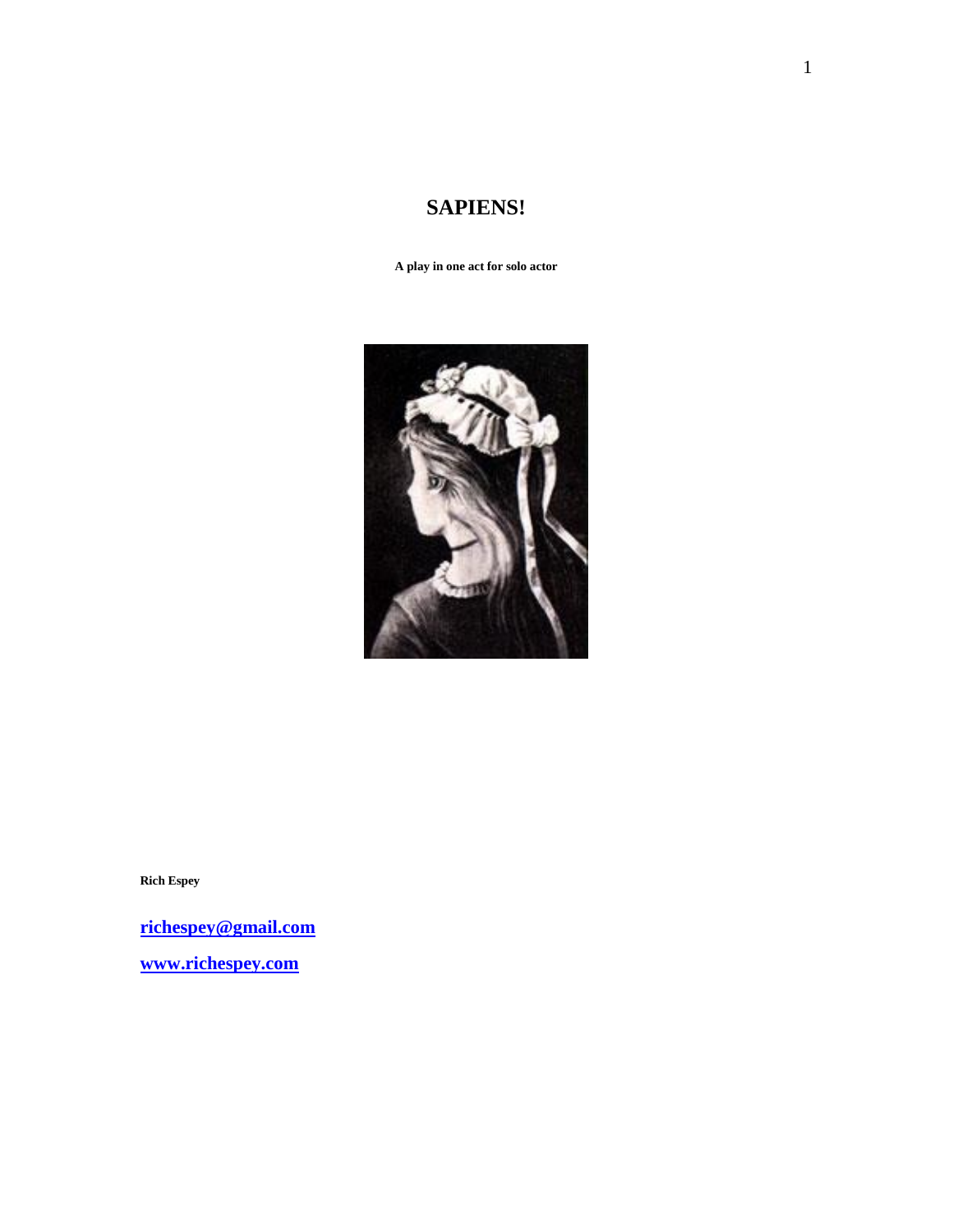# **SAPIENS!**

*(One actor plays all parts in the play. Biology textbooks are scattered across the stage. ADAM enters.)*

# **ADAM**

There is a picture in this Biology textbook I teach from, in the chapter about the human brain.

> *(ADAM flips on a slide projector and we see the famous young girl/old woman illusion.)*

Here it is. What is this a picture of?

*(He takes responses from the audience ad lib. He makes sure the audience can see both the young girl and the old woman.)*

I'm just curious...how many people first saw a young girl when you looked at this picture? How many people first saw an old woman? When I first looked at it I saw the young girl. When my wife Karen first looked at it she saw the old woman. I guess that means something. How many people can see both a young girl and an old woman? Now if you can't see both a young girl and an old woman, don't worry. Keep trying to see both...I think you'll be able to in time.

This picture is actually an optical illusion called an ambiguous figure. In the textbook it says, "Ambiguous figures capitalize on the human brain's ability to change its interpretation of what it perceives."

This particular figure is said to be from an old German engraving. It is said to be of a woman named Angela Schmidt. In the picture we can see her both as a young girl on the verge of womanhood and an old woman whose life has been nothing short of remarkable. Later you are going to hear Angela's story. It is not important *if* you believe her story or not, but *why* you believe it or not.

But first, here's another ambiguous figure.

*(He shows another slide – the rabbit/duck illusion)* 

What do you see?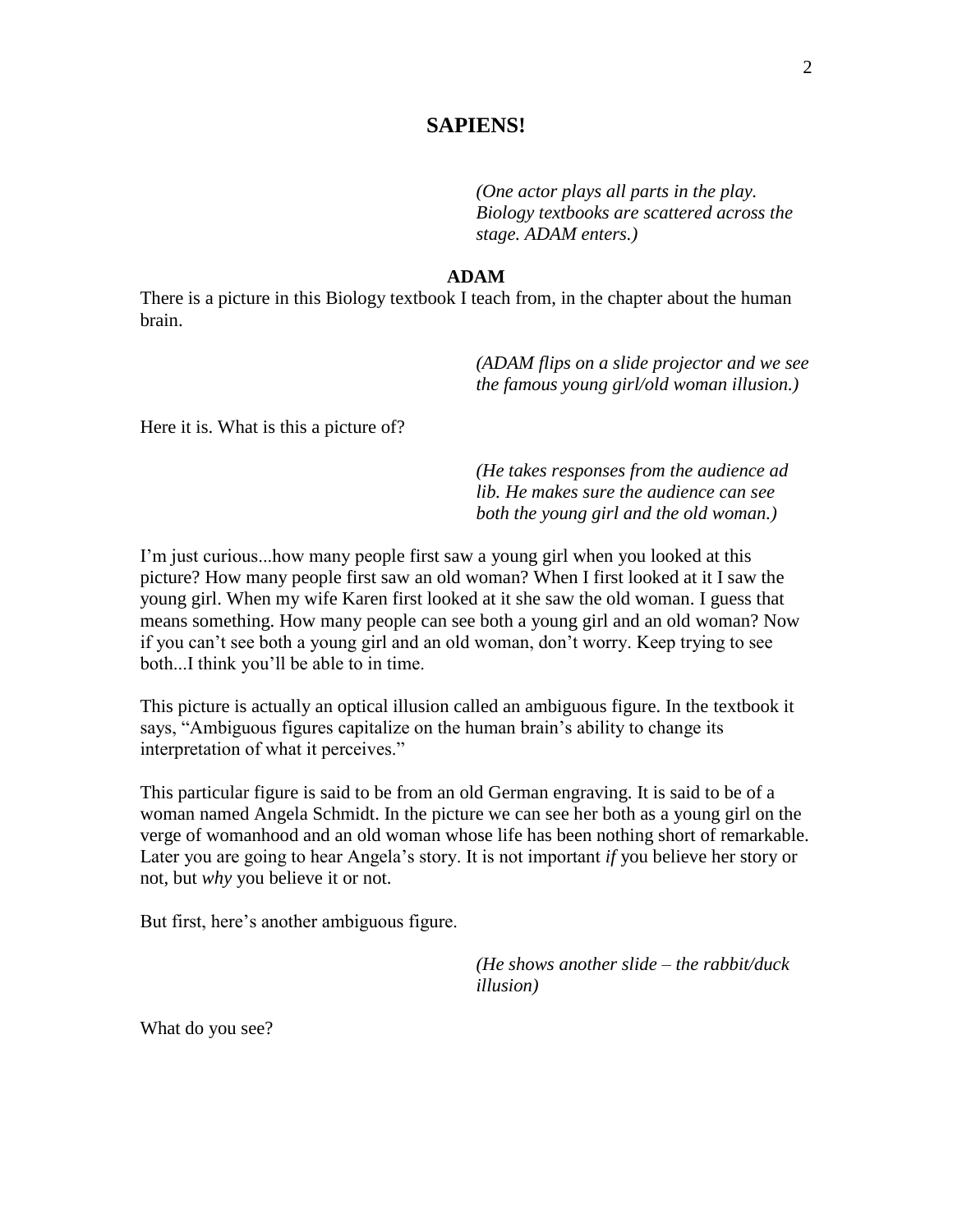When I first looked at it I saw a rabbit. When Karen, my wife, first looked at it she saw a duck. *(He makes sure we can see both the rabbit and the duck*.) It can be a rabbit or it can be a duck. But can you see them both at the same time?

Does anybody know what this is a picture of?

*(He shows a slide of the Laetoli Diorama. He waits for a response.)*

It's not an ambiguous figure. At least, it's not supposed to be.

We were looking at this picture when the principal came for the first of three official evaluations and observations to determine the renewal of my teaching contract. I was nervous and I guess that it showed.

> *(The slide now says "Today's Lesson – The Earliest Humans.")*

Now class, this is a picture of the famous Laetoli diorama at the Museum of Natural History. In the picture you see a male and a female of the species called *Australopithecus afarensis*, walking side by side, leaving tracks in some ash from a nearby erupting volcano in a place called Laetoli in what is now Tanzania 3.6 million years ago.

And from the back of the room, Ben Christopher stands up and says

#### **BEN**

Mr. Russell?

### **ADAM**

I'll answer questions in a minute, Ben. How do we know this took place? In 1976 Mary Leakey unearthed a seventy-five foot track of preserved footprints

*(He shows a slide of the Laetoli footprints)* 

#### **BEN**

Wait, Mr. Russell -

#### **ADAM**

Please, Ben. The footprints were preserved as the wet ash hardened. Later those footprints were buried under more ash, and then millions of years of erosion exposed them so we could start thinking about who made them.

*(Slide of the Laetoli display once more.)*

#### **BEN**

Mr. Russell, that scene never happened.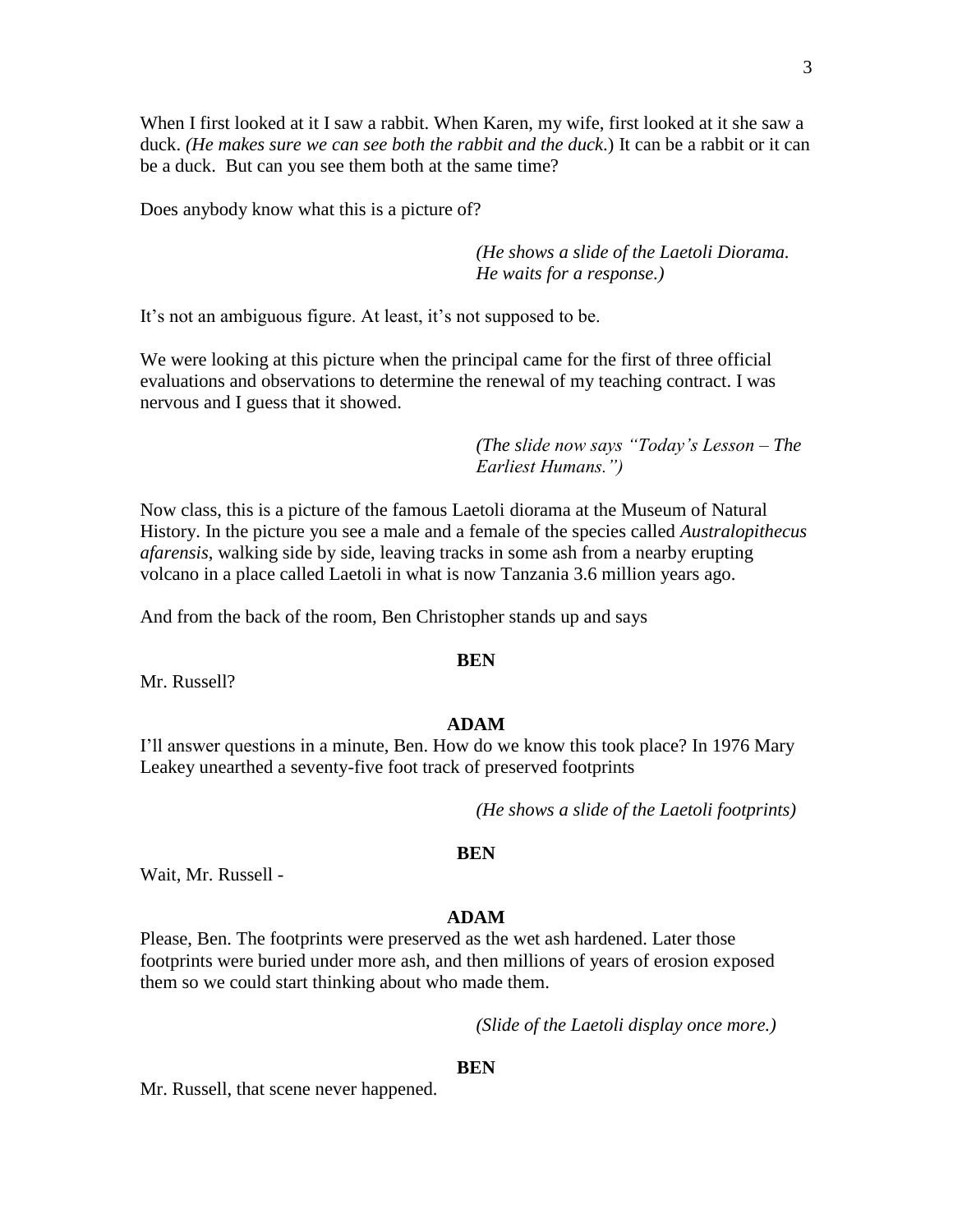### **ADAM**

Of course it happened, Ben! Not only did it happen, say hello to your great-great-greatgreat-great to the ten-millionth power grandparents!

### **BEN**

Mr. Russell, we didn't come from apes. The Bible says that we're all descended from Adam and Eve, humans like us who were created in God's image. Your story's not true. And anyway, how would you know?

### **ADAM**

Well, Ben, the scientific view is that based on fossil evidence and radiometric dating – remember, we talked about that – there's actually lots of evidence –

#### **BEN**

It's all false evidence based on false assumptions by people who refuse to believe the Word of God. And the Word of God can mean only one thing! The Earth is 6000 years old and apes are apes and people are people and that's the way God made it.

#### **ADAM**

And I look over at the principal who's been observing and I see her shake her head and write something down. And I say, "Ben, the Bible is a lovely story, but all the scientific data gathered proves otherwise."

#### **BEN**

Second Peter, Chapter two. "There will be false teachers among you. They will secretly introduce destructive heresies, even denying the sovereign Lord. In their greed these teachers will exploit you with stories they have made up. Bold and arrogant these men are not afraid to slander celestial beings. They will be paid back with harm for the harm they have done."

> *(BEN pulls out an Exacto knife. BEN cuts the pages out of the book.)*

#### **ADAM**

And he slashes the picture in his book. And half the class is cheering. "Yeah, Ben! Praise the Lord!" And then Ben starts slashing the pictures in the other kids' books. And the other half of the class is either crying or screaming. And the principal is just writing and shaking, writing and shaking. And I'm standing there paralyzed. Paralyzed. And when Ben finishes slashing he walks up to me... - Back off, Ben, just back off – ...Ben, Dear God!...and then he drops the knife and he drops to his knees and he bows his head. And then he looks up at me...and there are tears rolling down his cheeks. And he says

#### **BEN**

I used to think you were a good teacher, Mr. Russell.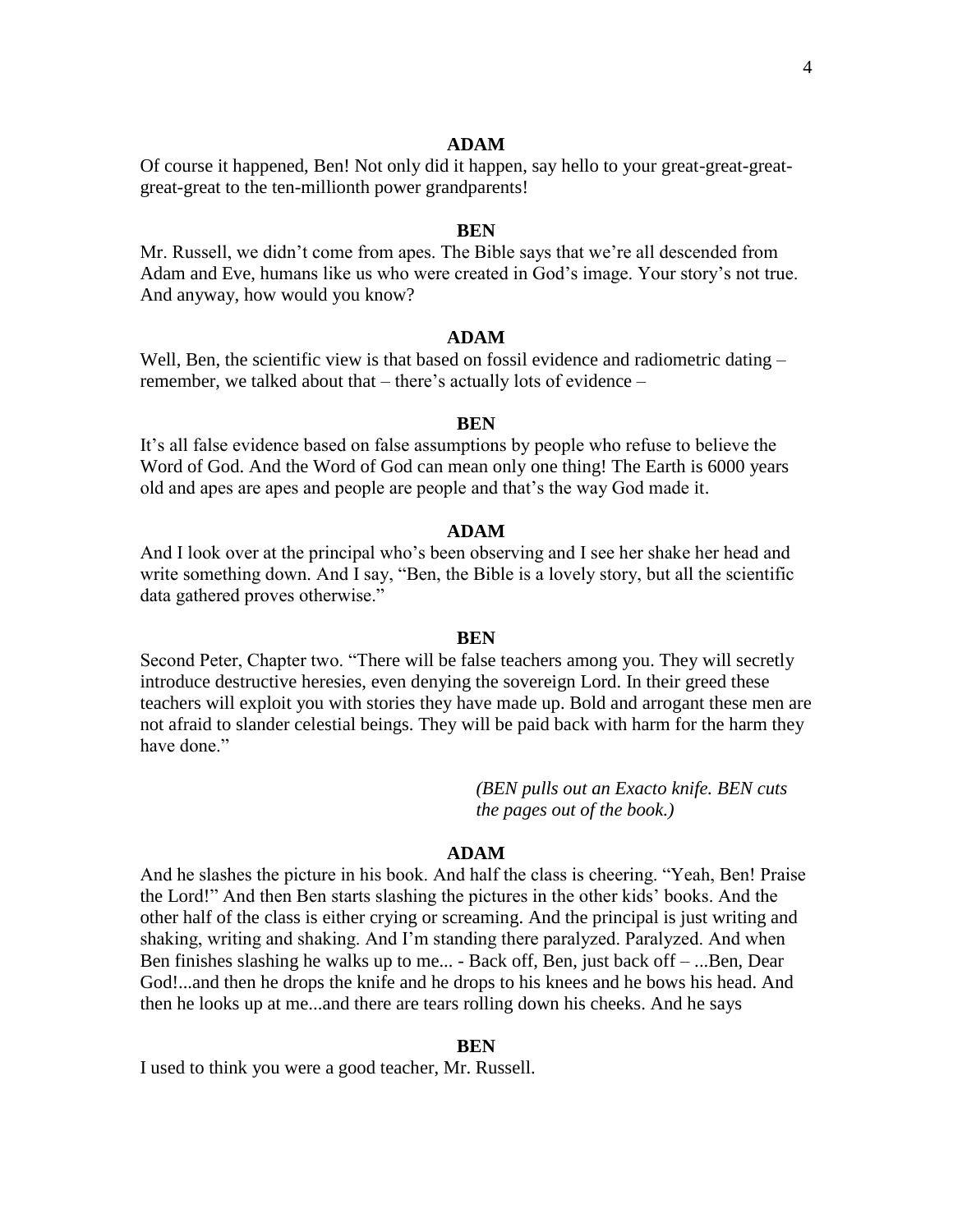#### **ADAM**

The principal suspended Ben for a week.

### **PRINCIPAL**

OK. So, Adam, how do you think the lesson went?

#### **ADAM**

Well, you know, it could have gone better.

In all my years of teaching I've never seen anything like this. I mean the evolution unit gets harder every year, but the thought that a picture could drive a student to do something like that...

# **PRINCIPAL**

You didn't do a very good job defending the state-mandated curriculum. Perhaps you might be better prepared for my second observation?

#### **ADAM**

That night I talked to Karen, my wife.

Karen, this kid, this great kid, went ballistic because of this picture, this idea...and Karen says

### **KAREN**

Well, you struck a pretty deep nerve, I guess. Maybe when he gets back you talk to him, one on one -

#### **ADAM**

Karen, it wasn't just him. Half the class was cheering, refusing to accept the facts.

#### **KAREN**

Well, maybe you can let the class have a civilized debate?

#### **ADAM**

In science class I am not allowed to mention anything supernatural, and not that I should have to. The principal thinks I just need to be better prepared to defend the curriculum, but I'm not an expert on this stuff. I know a little about a lot and that works for every other topic I teach except this one.

#### **KAREN**

You're smart, Adam. So become an expert.

#### **ADAM**

So I think, "That's it!" I just need to become an expert. I've always accepted Evolution on faith, so to speak. But for people who don't accept it on faith, I'll become an expert and prove it to them. So Spring Break is next week, I can go to the museum, talk to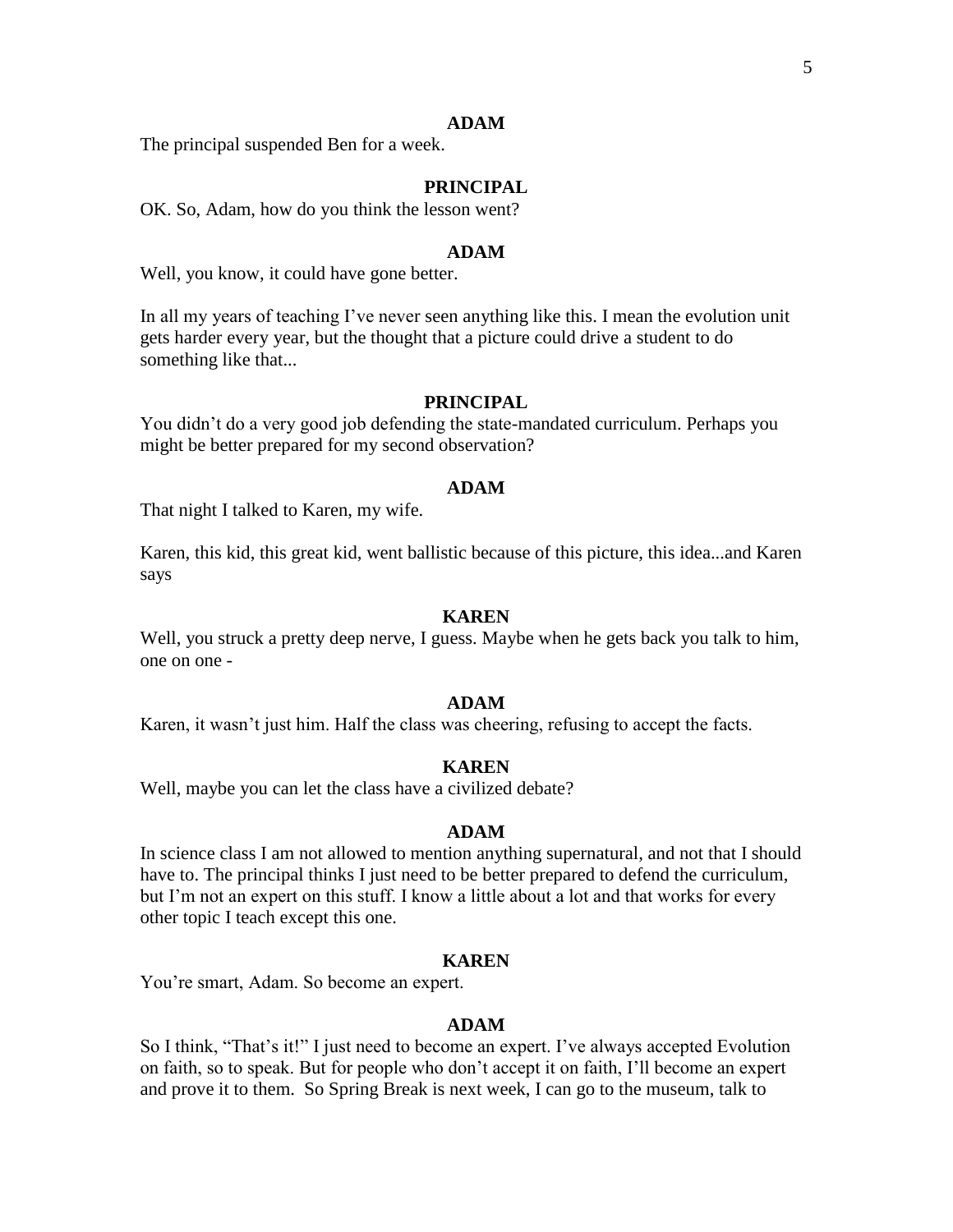people there, become an expert, defend the curriculum, and my job...and I'll do it right this time!!

So I go to the Museum of Natural History

# *(Slide of a museum)*

and I speak with one of the curators and I ask him to tell me about all the evidence that went into making that display.

#### **VINCE**

Vincent DelBracco, nice to meet you.

# **ADAM**

Mr. DelBracco.

### **VINCE**

It's Vince, or Vinnie, I go by either.

## **ADAM**

OK, Vince. I know about the Laetoli trackway, and I know a little about radiometric dating and I'm confident about the age of the footprints being 3.6 million years old.

#### **VINCE**

Well, it's between 3.4 and 3.8 million.

#### **ADAM**

OK. That seems like a pretty wide range.

#### **VINCE**

We're in the ballpark.

#### **ADAM**

And you're confident that decay rates have been constant through time.

#### **VINCE**

Whoa. You're not one of those Creationist whack jobs who claims you can't prove that the rates were the same 4 million years ago?

### **ADAM**

No, I'm a staunch evolutionist...but I thought it was 3.4 to 3.8 million?

#### **VINCE**

Don't get me started on those Creationist whack jobs!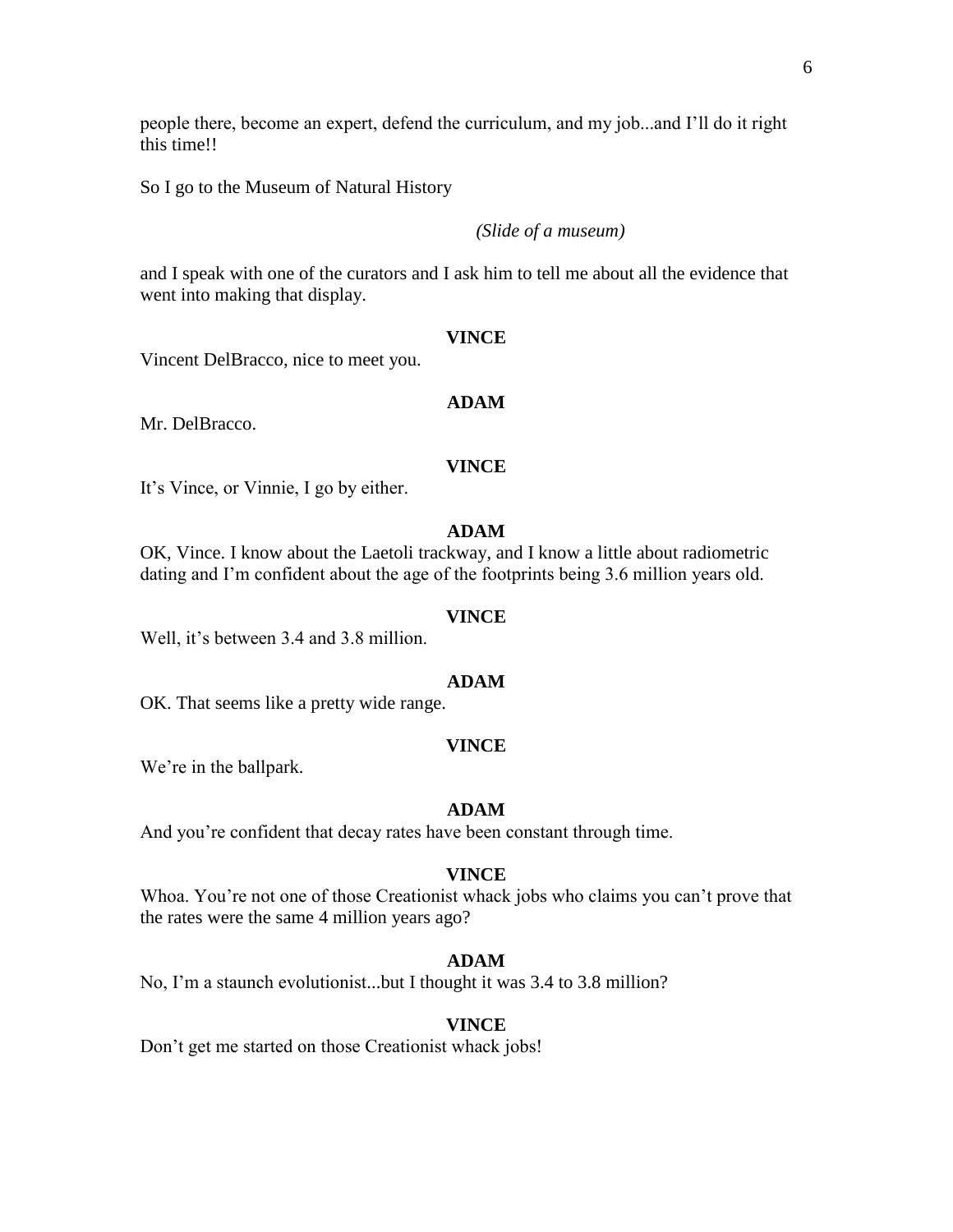#### **ADAM**

OK, OK, I just...what I really wanted to know was what other pieces of evidence you used to construct the diorama?

#### **VINCE**

Evidence? What, we on trial here? Huh, huh, huh.

### **ADAM**

Um, sort of. Bones, maybe?

#### **VINCE**

There were no bones in the area.

### **ADAM**

But I thought there were bones...

#### **VINCE**

No bones, just prints. Which is better because with bones you're always trying to figure out what's genuine and what's an artifact of the post-mortem fossilization process.

#### **ADAM**

But there are bones, right? What about Lucy?

*(Slide of the Lucy skeleton.)*

### **VINCE**

She's roughly the same age, but there's no guarantee these tracks were made by the same species. To be honest, when you're talking about early hominids you could probably fit all the bones ever found into the back of an SUV. It's fragments, mostly.

#### **ADAM**

Then how did you know how to build the sculptures?

*(We see the Laetoli slide again.)*

### **VINCE**

The footprints can mean only one thing.

#### **ADAM**

What can it mean?

### **VINCE**

Two bipedal apes in an upright position with the dimensions shown. That's clear. The rest...I do have to admit that some of this is conjecture. Did the male have his arm around the female? We don't know. Maybe it was a parent and child. Who knows? Some people think that there was a third hominid who walked behind the big one and placed his feet in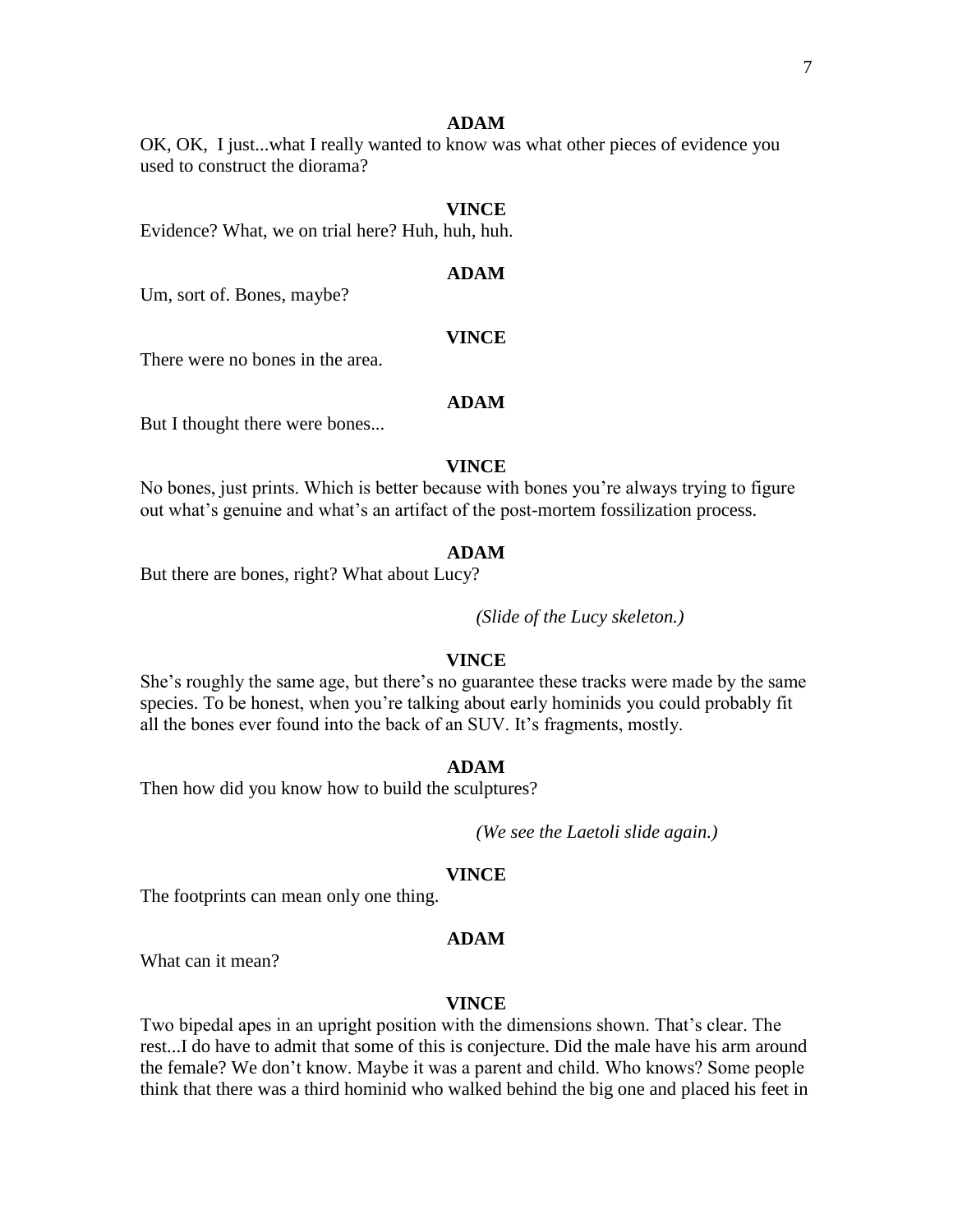the other one's footprints. A lot of guys in anthro got really pissed we didn't put the third hominid in. Some people think the female was probably walking a stride behind the male, but the feminists really went ballistic when we suggested building it that way. They still went ballistic when we put this worried expression on her face, but he's worried too, and they would have probably been worried because they were out in the open and they were still sleeping in trees at that point. Probably.

### **ADAM**

You use the word probably a lot. You're not troubled by all this conjecture?

### **VINCE**

Well, we put in a disclaimer.

### **ADAM**

So I read the fine print. "Certain physical features of the figures are entirely conjectural. These include lip, ear and nose shape; eye and skin color; and hair color, texture, and distribution."

#### **VINCE**

Did it happen exactly this way? Probably not. But does the scene evoke the spirit of the time and place? Absolutely. You gotta have faith that your data confirm your theory. Hey, you find a set of footprints and it's human nature to want to know who made them. And which is more interesting to look at? Just the footprints?

*(Slide of the footprints)*

Or this?

*(Slide of the diorama)*

The schoolkids love this display. I like to think of it as a parable of sorts.

*(Slide of the young girl/old woman, with the caption "THE PARABLE OF ANGELA")*

Think of it as a parable.

*(ADAM looks at the slide of ANGELA intently. He becomes ANGELA.)*

#### **ANGELA**

When I was the young girl, I knew a man who would take me to a meadow of violets at night and fill me with wonderful feelings of joy. Through him I could feel all the love and beauty of the universe flowing through me. And one night, as I lay back on the soft, thick grass and the gentle flowers, and felt his love coursing through me, I saw a great burst of light in the eastern sky, a star exploding. And as I saw the star explode I knew that a new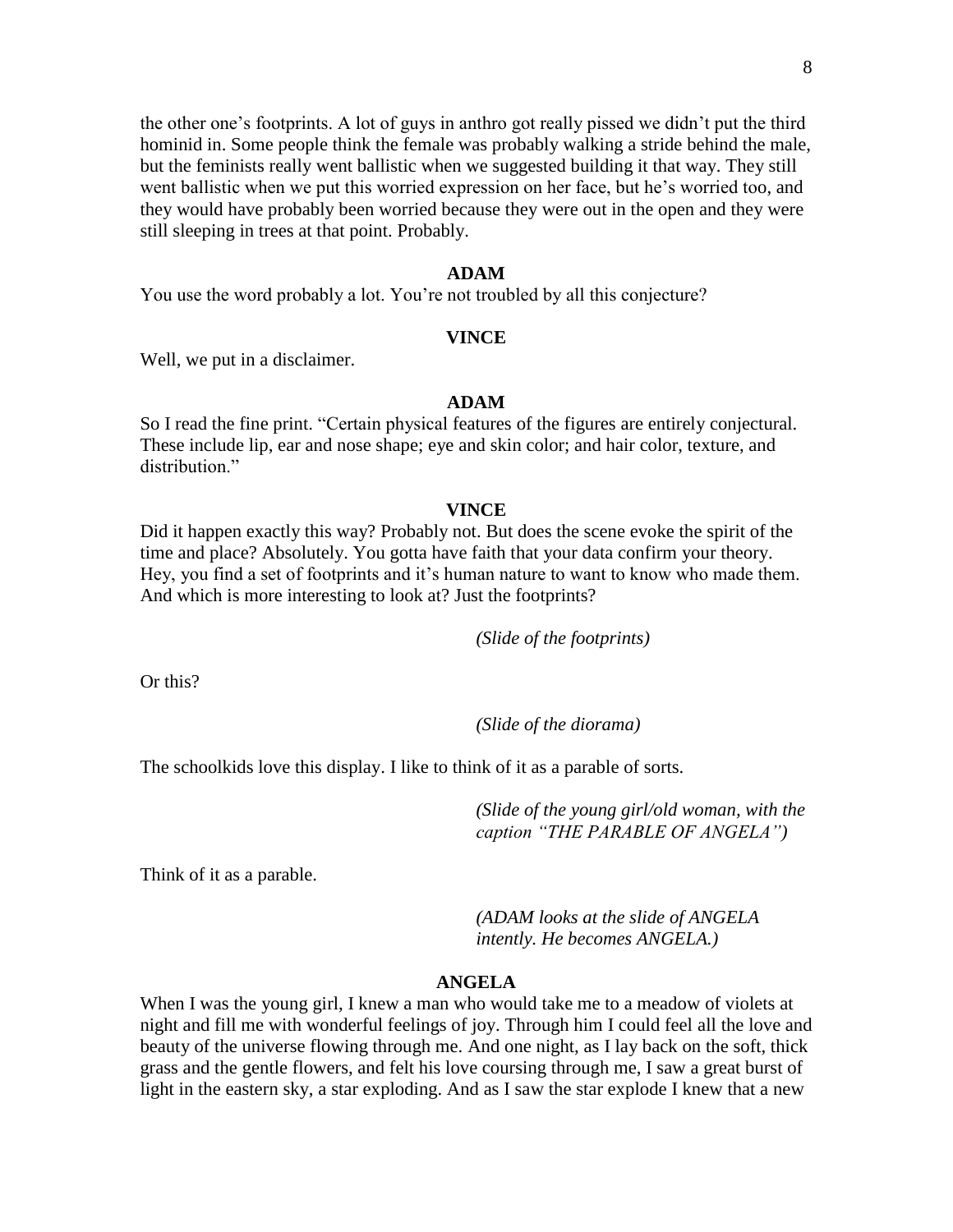life was starting to explode inside of me. Is that what makes a new life begin, I wondered? Is it because a star explodes? I turned to tell the man...but he was gone. Months later my father, shaking with fury...

## **PAPA**

How could you let this happen?

# **ANGELA**

Papa, a star exploded! My mother said

## **MAMA**

Your sin is our sin.

### **ANGELA**

And when my little girl was born, there was no pain. She emerged into the world with a perfect, but tiny head, slender, quivering arms, two perfect hands, ten perfect fingers, and then a body, that narrowed like a little vase for flowers, with one single leg, finishing in one tiny, perfect, toe. I turned to my mother. My mother wept. I turned to my father. My father turned away in disgust. I turned at last, to the minister.

### **MINISTER**

It can mean only one thing!

### **ANGELA**

What does it mean?

#### **MINISTER**

Your sin has angered God and this is how he punishes you!

### **ANGELA**

I named her Violett, because she was shaped like a little vase, and violets are my favorite flower, the flowers that I smelled lying on my back in the meadow on the night she was created, when I saw the star explode. Violett lived for thirty-three hours. I buried her in the field where she was created, for they would not bury a child who bore such a stamp of God's disapproval in the village churchyard. And as I wiped the dirt from my hands my mother said

### **MAMA**

It is all part of God's plan.

#### **ANGELA**

It was decided by the elders that I should leave the village for I had brought them great shame. And I said to my mother, "I do not want to leave!" And she said

### **MAMA**

It is all part of God's plan, Angela, it is all part of God's plan.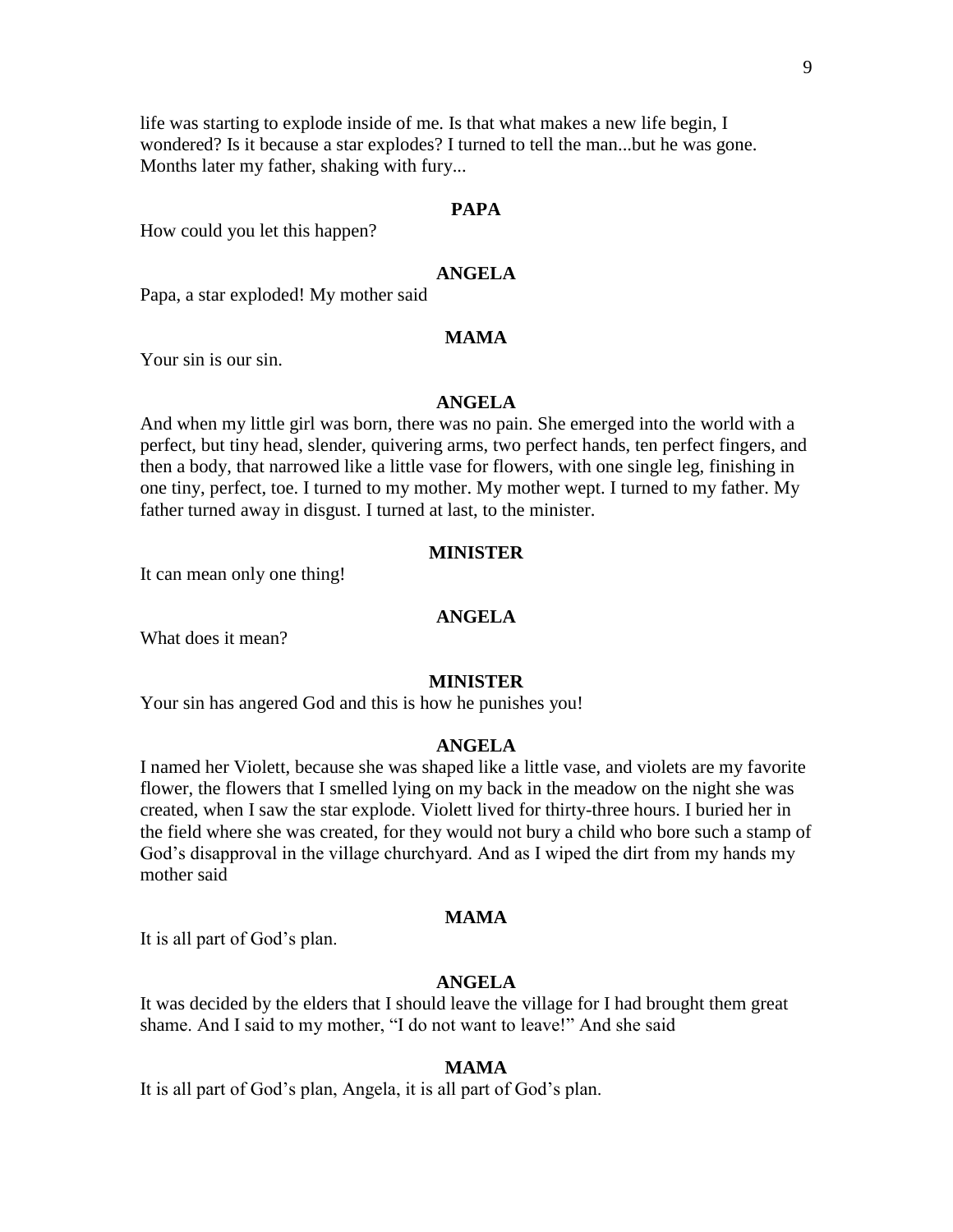# **ANGELA**

No, Mama, it is not true! And anyway, how would you know?

*(ADAM picks up a book.)*

### **ADAM**

In Biology we know a lot now about DNA, genes and chromosomes. Violett was a case of a condition called sirenomelia, or mermaid syndrome. I need to warn you: it is not pleasant to look at.

*(Slide of a child with sirenomelia.)*

So let's look at DNA instead.

*(Slide of DNA)* 

Mermaid Syndrome results from the deletion of gene called CYP26A1 from the DNA of chromosome 10. This gene is the instructions for an enzyme that breaks down a substance called retinoic acid. Too much retinoic acid in an embryo and things go wrong. That's the short version. But this we know, this is certain, and on this we all agree. DNA is tricky stuff and a lot can go wrong. But why do things go wrong? The amazing thing, the miracle, if there is one, is not that things go wrong,

*(Slide of sirenomelia)*

but that so much of the time, things go right.

*(Slide of a healthy baby)*

DNA is tricky stuff. The baby that Karen and I were going to have,

*(Slide of the baby fades away)* 

it turns out, had an entire extra copy of chromosome 10. When it was over they asked if they could examine some cells, just to see what went wrong. We said of course, we wanted to know. And we were brave and it was just so much easier to chalk it up to a bad roll of the genetic dice. Death of the unfit, instead of survival of the fittest. We had a little service anyway. And it was very comforting.

*(Slide of stars)*

Praise God, from Whom all blessings flow; Praise Him, all creatures here below; Praise Him above, ye heavenly host; Praise Father, Son, and Holy...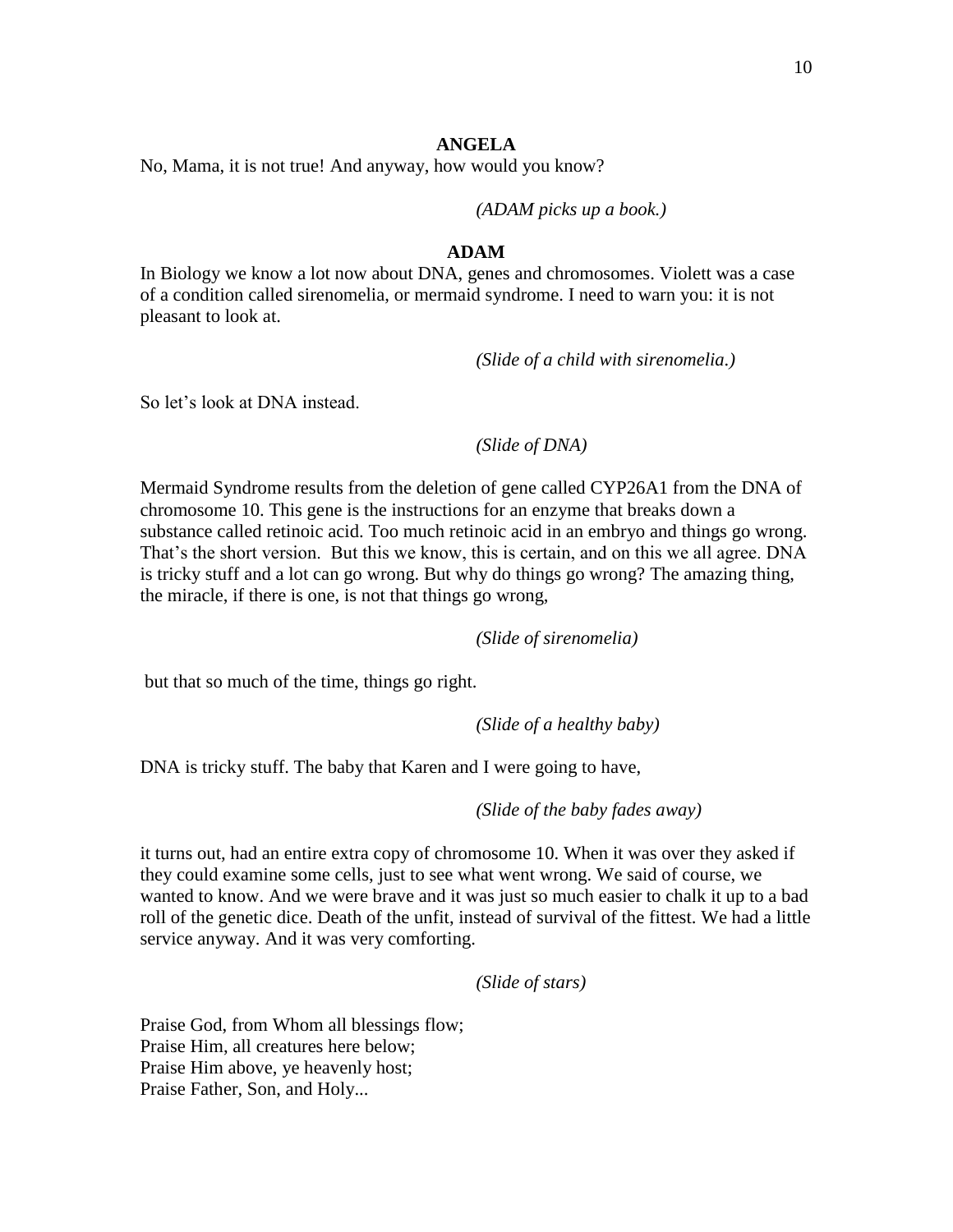Can you believe that, Karen? I come all this way to talk to this guy to get more evidence and I find out the display is largely conjecture? That beyond the footprints and a couple of boxes of unrelated bones there are a few hundred people in the world who largely disagree on how to interpret even this scant evidence? And Karen says,

#### **KAREN**

It's like you tell your students after they fudge results on their labs: It is amazing how the conclusions drawn by scientists correspond with their preconceived assumptions.

### **ADAM**

In their greed these teachers will exploit you with stories they have made up. Something Ben said to me. The only thing they're 100 percent sure of is that at least two beings walked upright.

*(Slide of the Laetoli diorama.)*

You'll get a kick out of this. If one was female it proves she had already evolved a loadbearing pelvis to hold herself upright, which means she had a narrow birth canal, which means she was the earliest creature in history to give painful birth. And Karen says

### **KAREN**

Let me get this straight. Two upright people walked side by side, and the female was the first one to give painful birth? Sounds to me like those could be the footprints left by Adam and Eve being kicked out of the Garden of Eden. Sorry. I know this is really hard for you.

### **ADAM**

Yeah. I've never really questioned my faith in evolution, you know?

#### *(Slide of blank white screen)*

So I go back to school after Spring Break, I don't see Ben, but I'm scheduled for my second observation. The lesson is Darwin's Theory of Natural Selection. And I think this is a slam dunk because there's tons of evidence – bacteria, viruses, birds - and I've got a great hands-on lesson and I plan what I'm going to say to Ben, and to the class, to try to heal this rift, and I walk into my room, and the principal is there ready to observe... and the books all have warning stickers in them.

> *(Slides of these stickers appear on the screen)*

WARNING: drawings of human "ancestors" are based on little evidence. WARNING: Radiometric dating is flawed and relies on untestable assumptions about decay constants. WARNING: No scientific experiment has ever been able to generate life from a mixture of chemicals.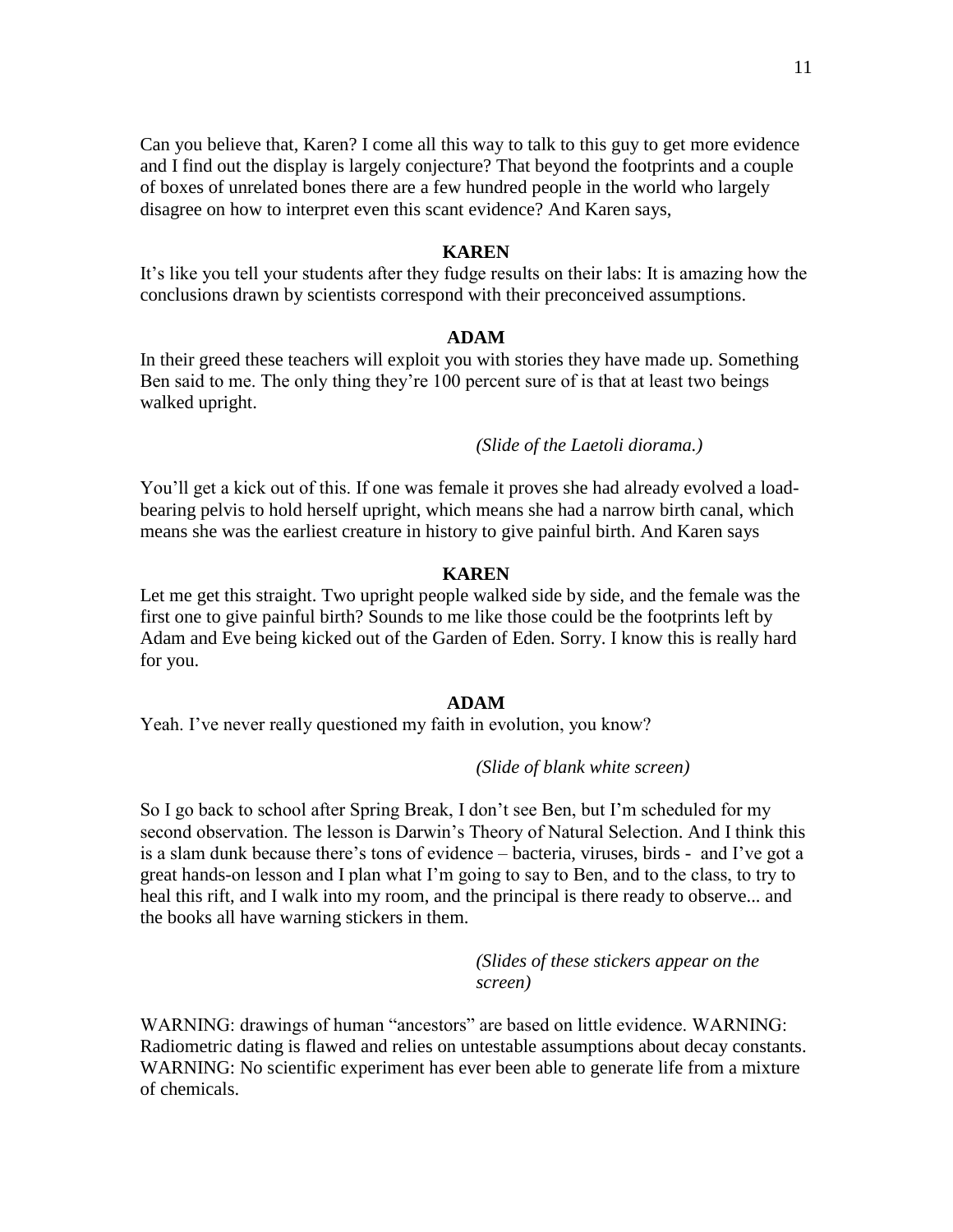And someone has even covered one of the books with a handwritten copy of the first chapter of Genesis.

# *(ADAM shows us one of these books)*

And I say where did these come from?

And one of the kids says, "They just evolved out of chemicals in the air."

And somebody else says, "You can't bring your religion into a public school."

And somebody else says, "You can't spread lies!"

And the Principal is there writing and shaking, writing and shaking.

And some of the kids start tearing off the stickers and then the name-calling starts and the fighting and the screaming and the crying.

And the writing and the shaking.

And then I realize that Ben isn't even there.

Where is Ben? Where is Ben?? WOULD SOMEBODY TELL ME WHERE BEN IS?

## **PRINCIPAL**

Oh, his parents pulled him out to home-school him.

## **ADAM**

I've lost him. Karen, I've lost Ben. Brightest, nicest, most polite kid in the class, when he doesn't have a knife. Of all the kids in the class he is the one most capable of understanding the complexity of all this. And Karen says

## **KAREN**

Maybe he just wants a version that makes him feel better. At least the unit's almost over.

## **ADAM**

Karen, tomorrow I am required by the syllabus to teach the lesson on Origins of Life.

## **KAREN**

You could call in sick.

## **ADAM**

No, I can't. It's my third and final observation. I've bombed the first two. I screw this up and that's it for my job! If I teach the textbook one side will erupt, if I stray from the standards the other side will explode... My career, the career that I love, comes down to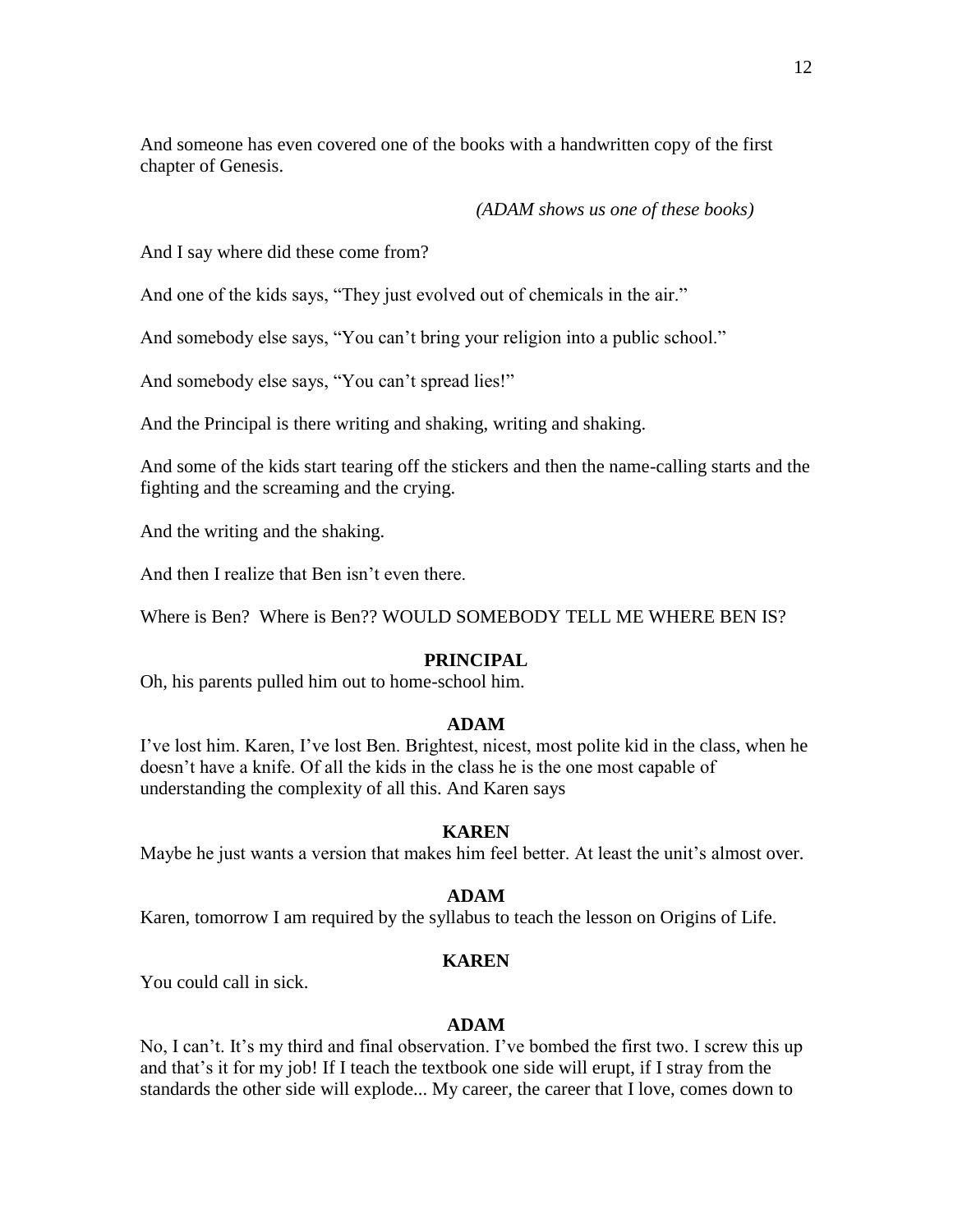### **KAREN**

nation's history and I have absolutely no idea what to say or do. And Karen says

Why don't you call Dave?

# **ADAM**

Dave? My college friend from Australia? Dave, who once hanged himself in effigy to protest our college's dining service? Dave, who is an astrophysicist and a lay minister as well?

Of course!

Dave? Hey, it's Adam! And I tell him the story of Ben and the knife and the Museum and the stickers and he says

### **DAVE**

*(with a heavy Aussie accent)* You Americans have gone absolutely crazy. Look at you, shouting at each other with your own volume turned up so high you can't hear what anybody else is saying. You see everything as black and white. Or Blue and Red. And if the other side scores even the tiniest victory you think it portends the extinction of everyone who thinks the way you do. But it's like you're already extinct with your brains as fossilized as those Laetoli footprints. You've forgotten that *Homo sapiens* means wise man, thinking man.

#### **ADAM**

OK, Dave, point taken, but what I really need to know is how do I teach a class on the Origins of Life as required by my principal that doesn't ignite civil unrest and allows me to keep my job. Look, can you just give me a quick and easy irrefutable and noncontroversial explanation of the origin of life?

No.

#### **ADAM**

**DAVE**

See, that's the problem. But at least tell me how you reconcile everything as man of science and a man of faith?

#### **DAVE**

Why do you assume they're different? Look, here's what we think we know. One day there was a supernova.

*(Slide of a supernova.)* 

A giant exploding star that forged elements and sent them into a giant swirl that coalesced and made the Sun and the Earth and all the other planets with all these loose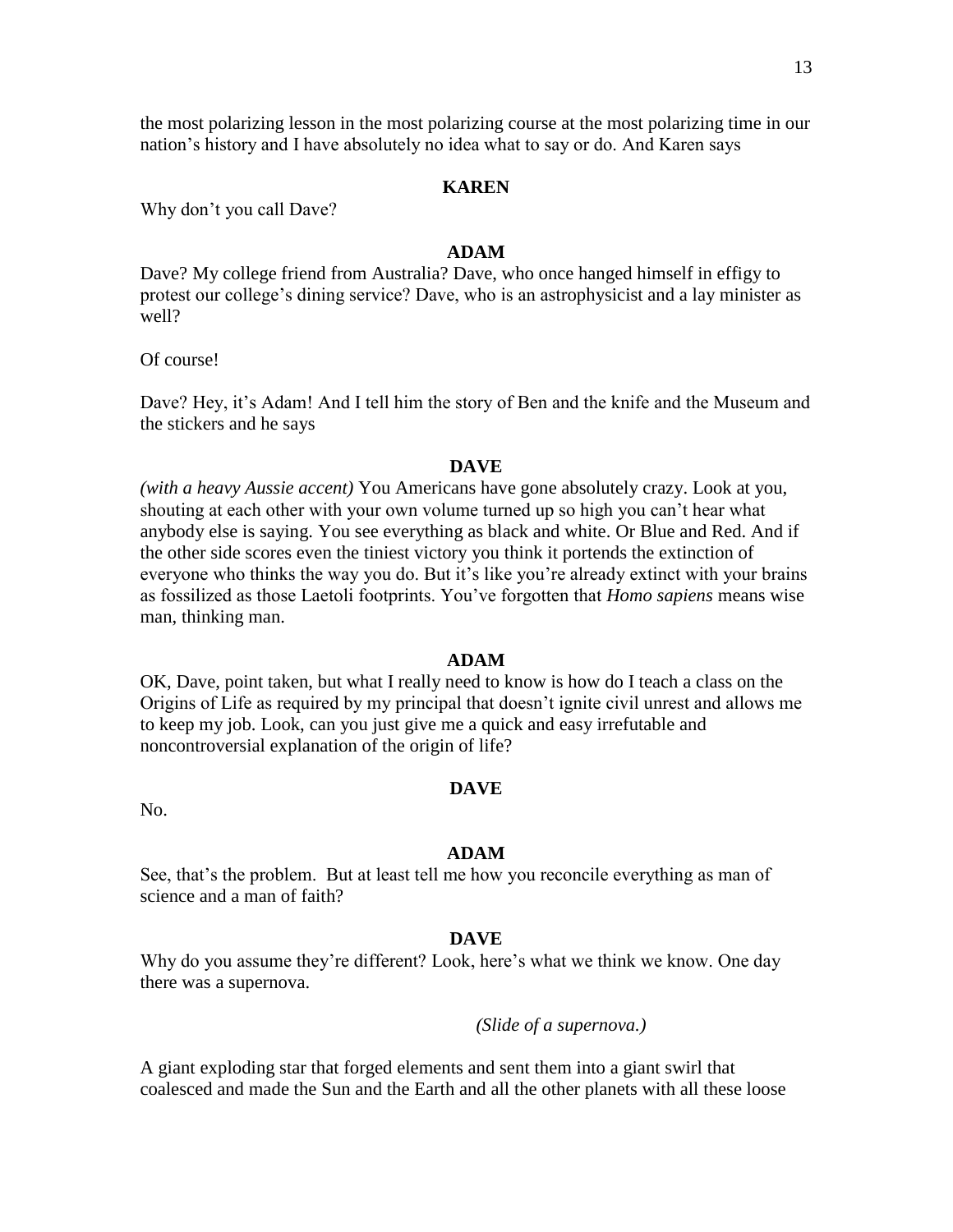elements. And of all the planets, Earth turned out to be the Goldilocks planet. Not too hot, not too cold, but just right. With a nice moon to keep our orbit steady, a nice magnetic center to deflect all the cosmic rays, and lucky enough to not get banged into by too many asteroids. And amidst these propitious circumstances, somehow, and this is where it starts to get sticky, somehow, some of the elements came together to form some interesting molecules, and somehow those molecules found a way to reproduce themselves and somehow what was once just a bunch of leftover stardust eventually gave rise to the first cells who got the party started. The amazing thing, the miracle, really, is that with so many things to go wrong, this one time, everything went right.

#### **ADAM**

But if I say it's just an explosion, random chemicals, blind luck, then half the class –

*(Slide of a supernova)*

### **DAVE**

Who ever said it was blind?

#### **ADAM**

So you think those first cells had to be put together by a Creator? That it wasn't all random? That it was designed? Dave, I'm not allowed to say that.

#### **DAVE**

I know, Adam, but the way I see it, mate, when you're talking about that first moment, that first spark of life, whether it was God or whether it was spontaneous - it's pretty much the same either way. It was a magical moment. The magical moment. It all depends on how you want to look at it.

> *(Slide of the young girl/old woman illusion captioned "THE PARABLE OF ANGELA, CONTINUED")*

#### **ANGELA**

Years after Violett, when no one remembered her anymore, except for me, after many years in Bremen as a servant, I married a man named Hans. He was a good man, and a poor man. And one night, as I lay with him, I looked out the window, and I saw a star explode. I felt the spark of life. And I turned to Hans...Hans, there will be a child! And he held me, and we wept. And when the child was born there was much pain. The feet came first...but there were two feet this time, two perfect feet with ten perfect toes! And then a perfect little body of a little girl, and then two arms, with two perfect hands and ten perfect fingers, and then a head...and then...another head.

> *(Slide of a two headed baby, then back to the previous slide.)*

We asked the minister why had this happened to us? We are good people! And he said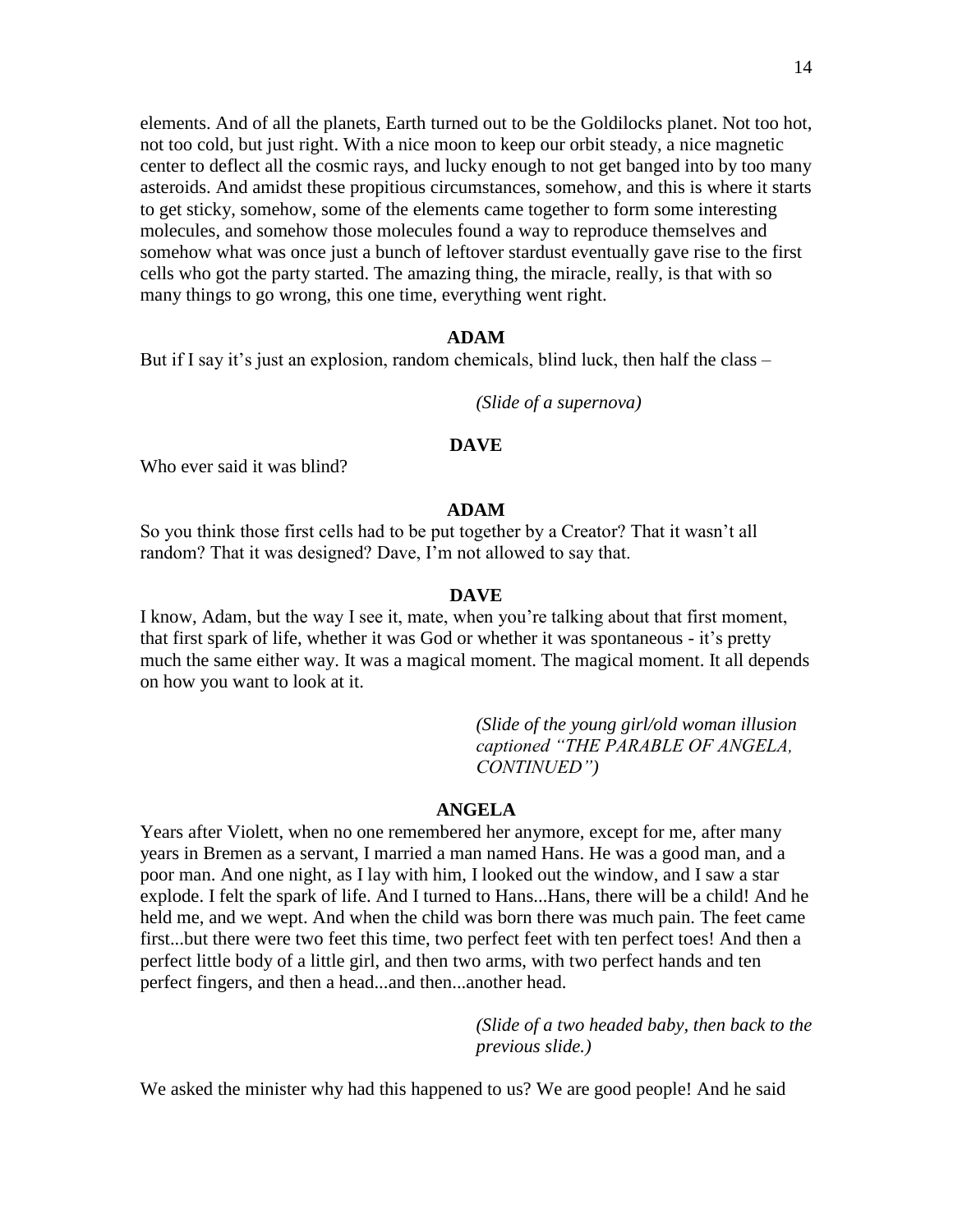### **MINISTER**

It can mean only one thing.

# **ANGELA**

What does it mean?

# **MINISTER**

That God has sent them for a reason. He has a special plan.

## **ANGELA**

What is the plan?

# **MINISTER**

I do not know. Only God knows. But you must love them and pray for them and God will take care of you.

*(Slide of Angela.)*

So we named them Maria and Christina.

Maria was the happy one. She would smile and gurgle and make little bubbles with her drool. Christina was not such a happy one. She slept most of the time and cried when she was awake...her lips were always a little blue. Christina would have fevers, but Maria would be perfectly fine. We took them to a doctor to see if there was some way to help Christina. The doctor said

### **DOKTOR**

There is nothing I can do. I would pray for them if I were you. Now pay me thirty marks.

#### **ANGELA**

But we did not have thirty marks. We did not even have enough food for ourselves we were so poor. And how could God send us two mouths to feed when we could not even afford one? Now by this time the whole town had heard of Maria and Christina. And people are very curious, and they wanted to see, they wanted to look. Doctors, scientists, even the nuns. At first we let them look, but later, when there was no food, Hans said,

## **HANS**

You will pay one pfennig for a look. You will pay for a look, ja?

# **ANGELA**

And the people came and made a long line. "There are so many people in line, Hans! And the girls need to rest."

#### **HANS**

Then we raise the price. Ten pfennigs a look.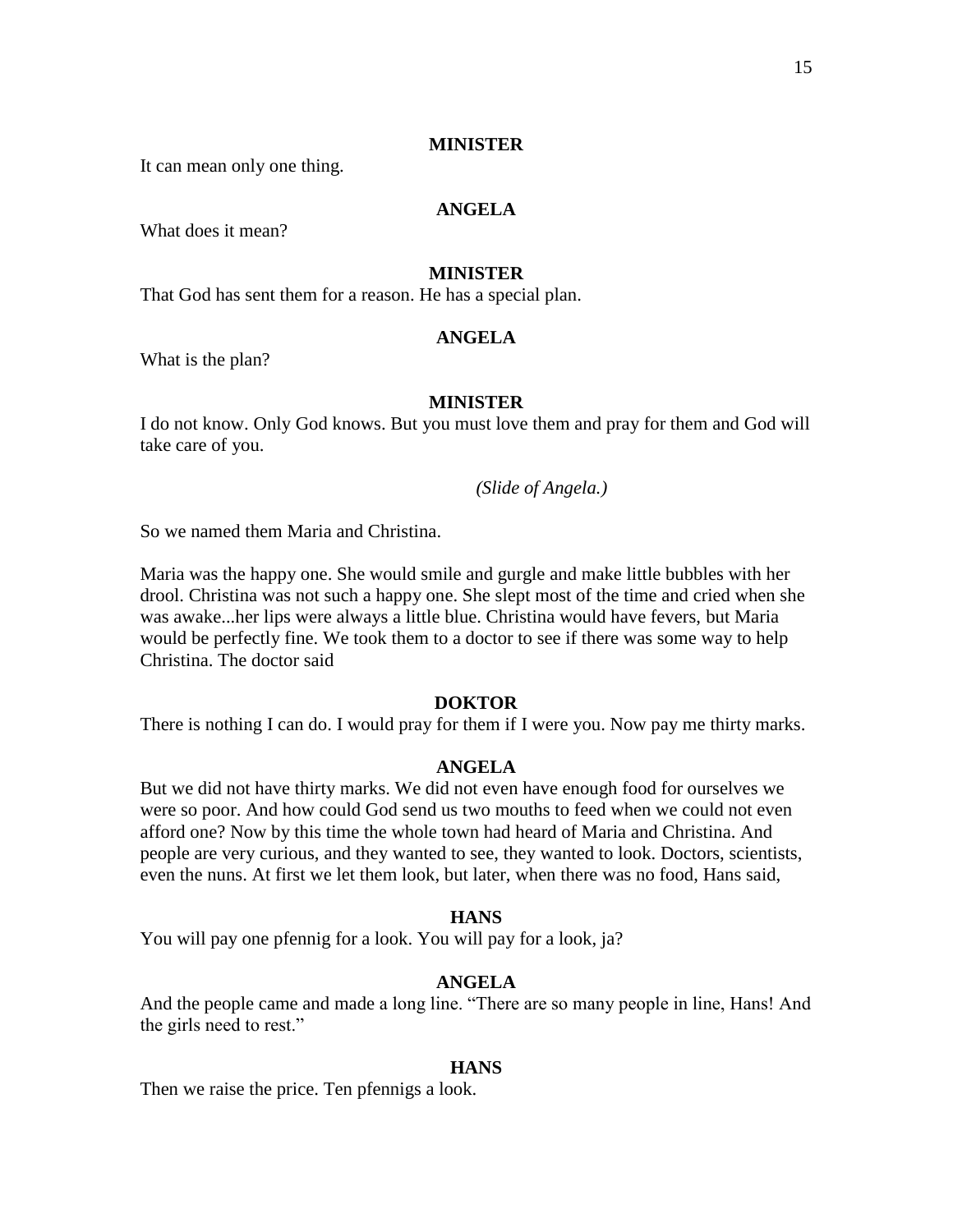### **ANGELA**

And the line grew longer.

### **A FRAU**

If they charge *ten* pfennigs it must really be something!

## **HANS**

Angela, don't you see, this is God's plan!!

## **ANGELA**

But the magistrate said

### **MAGISTRATE**

NO! This is indecent! This must cease at once!

# **ANGELA**

But the people clamored to see. Some came back again and again. They brought their friends. They wanted to see, you see they wanted to learn. But the magistrate said

### **MAGISTRATE**

No! We will not allow such things in this town! Have you no decency? You must leave this place at once.

### **ANGELA**

Hans, were will we go? And what about the girls? But it did not matter to them. After thirty-three days, Christina's cries ceased. Maria still smiled, and she curled her perfect little fingers around my thumb. What do we now, Hans? What about Maria?

#### **HANS**

We must pray.

### **ANGELA**

And as we prayed, Maria made a little cry, and I felt her little fingers slip from around my thumb.

And I wondered, "Is this part of God's plan, too?"

*(Slide of a supernova with DNA imposed on it is shown)*

# **ADAM**

Today we know that conjoined twins like Maria and Christina are the result of an errant process in embryonic development. A carefully choreographed dance of migrating molecules – hundreds of varieties, each signaling to each other which step to take next in the elegant unfolding of an embryo, the unfurling of a new life. Sometimes that dance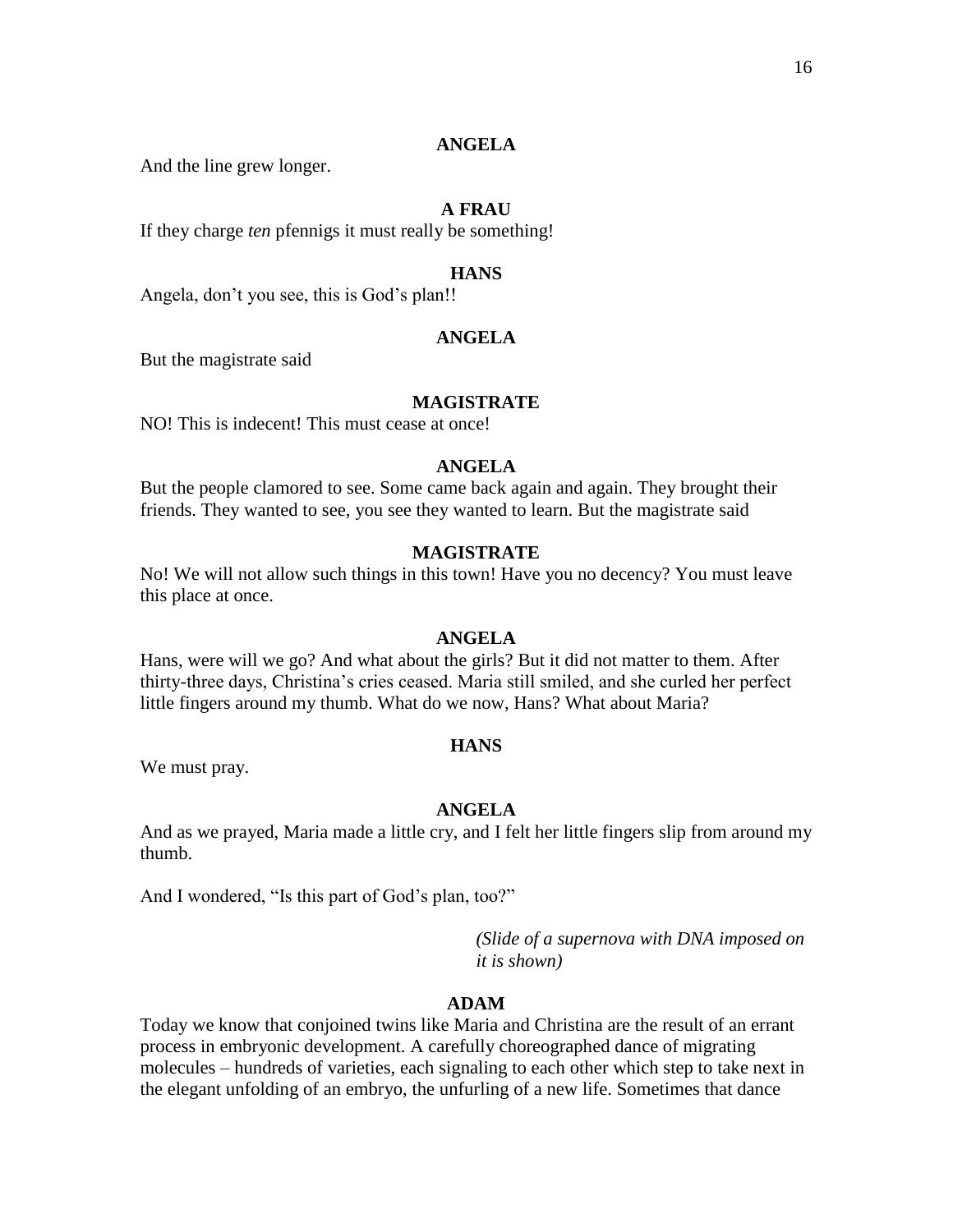develops to perfection, sometimes there is a misstep. It is only barely understood at the molecular level.

I wonder if understanding it in a scientific way makes a parent feel better when something goes wrong? Do they shed a different number of tears?

And even when we are lucky enough, when we are blessed with genetic viability at birth, our genes can disappoint us later on, far earlier than seems fair. For Karen, it happened in some DNA in a cell in her ovary that for whatever reason decided to keep on dividing long after it should have ceased. And that rogue cell's daughters then had the audacity to travel all over Karen's body and take up residence in any number of very important locations. At least they had the decency to do their work quickly, if not painlessly.

> *(He opens his wallet to look at a picture of Karen.)*

Praise God, from Whom all blessings flow; Praise Him, all creatures here below; Praise Him above, ye heavenly host; Praise Father, Son, and Holy...

Yeah, I still talk to her even though she's... Do you ever do that? It really does make me feel a little better. To think that she can hear me. To think there's a spirit there somewhere. And to think that someday I might be able to...

See, the idea that we are just a bunch of molecules, a bunch of leftover stardust arranged randomly, just here for a split second awaiting decomposition...it seems plausible but not pleasant.

OK, I still need a lesson on the Origins of Life. And I'm going to need some help. Karen? Angela? Lucy?

Dave?

# **DAVE**

It's a shame you can't teach about the end of life instead of the origins. See, Adam, if you could teach a lesson about the end of life, you wouldn't have to worry about proof because it's all speculation. And isn't the end more interesting anyway? Because it will end and there's any number of ways it'll happen. My money's on an asteroid.

*(Slide of an asteroid impacting the Earth)*

There's a big one every million years or so. Roughly. And the last one was a little over a million years ago. So we're due. A really big one would just about incinerate everything it impacts and make life a complete no go for everything it misses. And that could happen any day.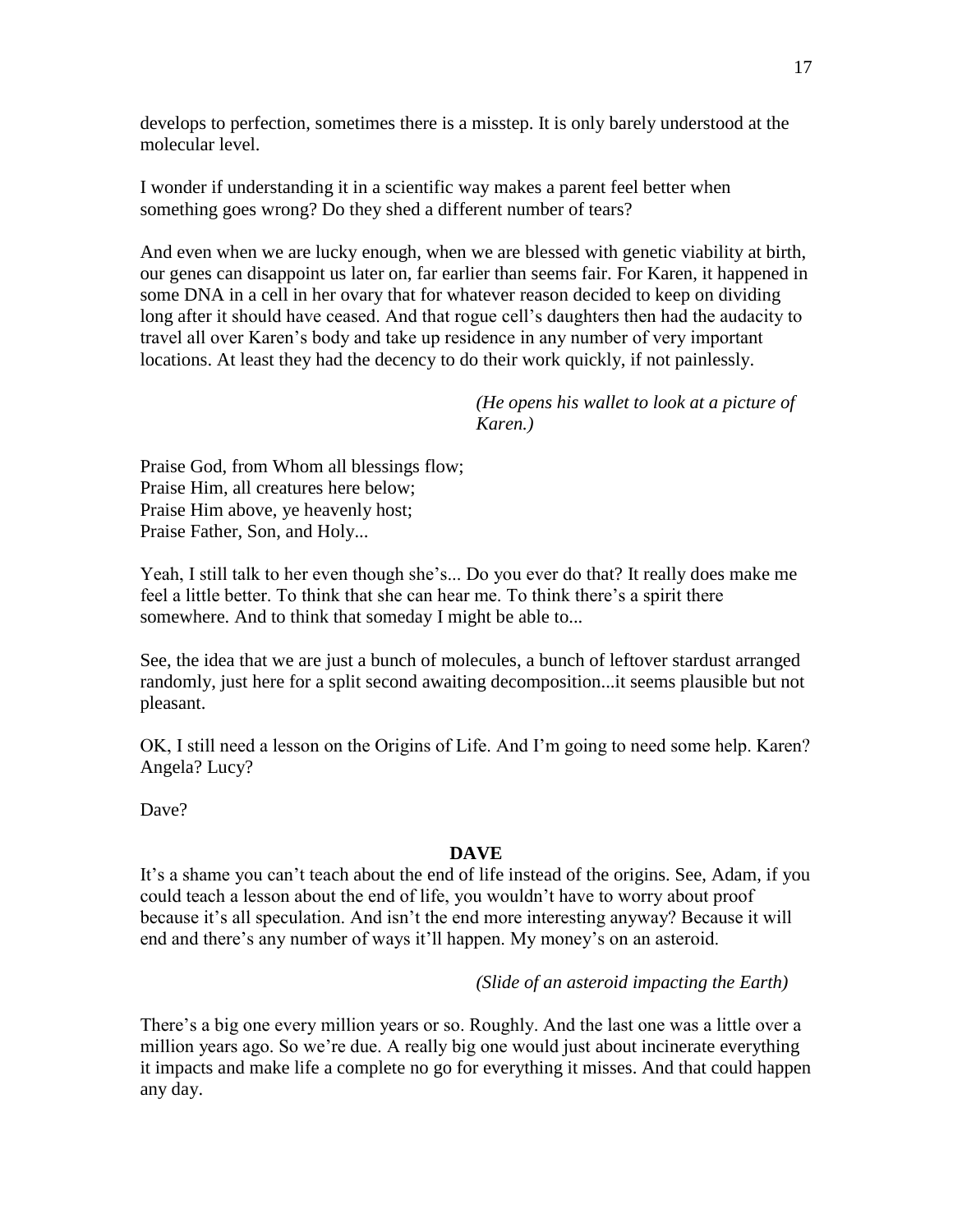# *(Slide of a solar flare)*

Of course, a really massive solar flare would rip to shreds the DNA of every living thing here on Earth and we'd never know what hit us. That could happen any day, too. But no matter what, in two billion years the moon is going to slip from its orbit and the Earth'll be wobbling around like a drunken sailor till the whole planet boils away.

### **ADAM**

Dave, did you just suddenly have a crisis of faith here?

# **DAVE**

Crisis? Hardly! It's in Second Peter. "The day of the Lord will come as a thief in the night, in which the heavens will pass away with a great noise, and the elements will melt with a fervent heat; both the earth and the works that are in it will be burned up."

Don't be downhearted, mate. Worlds end all the time. I've seen it. Dozens of times.

Supernovas.

# *(Slide of a supernova)*

Whenever a really big star explodes, and they explode every so often, if they've got planets, and if there's life on those planets, then that's it. That won't happen to us. We're too far away from any really big stars. It's a shame though. I'd like our world to end from an exploding star, because even though it'd be the end of our world, it could be the beginning of another. It's all in how you look at it really.

> *(Slide of the young girl/old woman, captioned "THE PARABLE OF ANGELA, CONCLUDED")*

### **ANGELA**

Many years later, after Hans and I had moved away, it was during a war, some war, I forget which one, Hans was killed. I was alone in our home one night when the bombs were exploding all around me, but as I slept, in my dreams I thought the explosions were stars. And I dreamed that I conceived a child. And when the child was born it was a boy, with two arms, two legs, ten fingers, ten toes...and not one, not two, but three heads. I was told the bishop wanted to see them...at no charge. Would he banish me? Would he tell me to pray? I would not go to the bishop. The bishop came to me.

### **BISHOP**

What are their names?

## **ANGELA**

I have not named them. My babies never last very long and I am tired of burying babies.